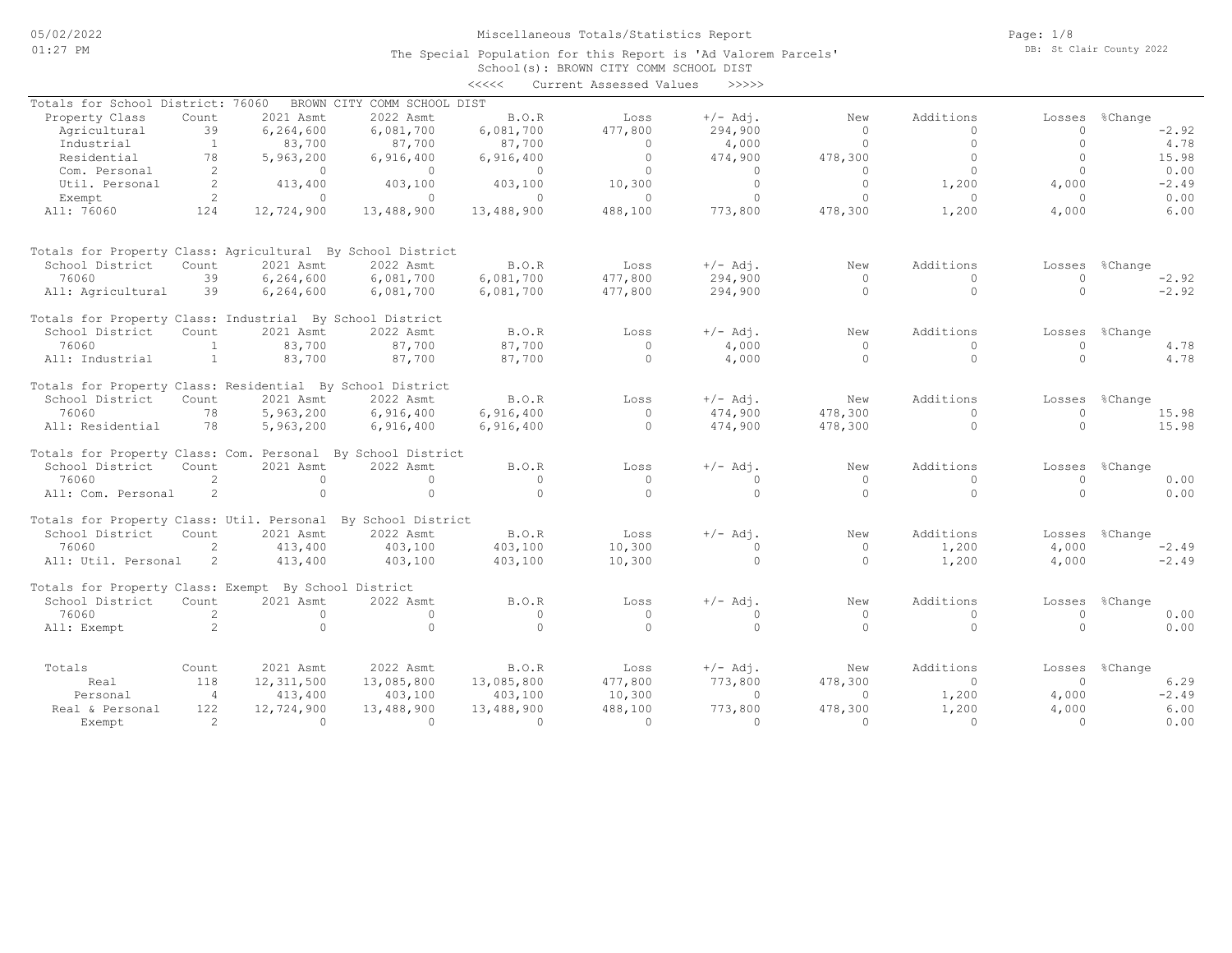The Special Population for this Report is 'Ad Valorem Parcels'

Page: 2/8 DB: St Clair County 2022

|                                                              |                |              |                             |            | School (s): BROWN CITY COMM SCHOOL DIST |           |           |           |           |           |
|--------------------------------------------------------------|----------------|--------------|-----------------------------|------------|-----------------------------------------|-----------|-----------|-----------|-----------|-----------|
|                                                              |                |              | <<<<                        |            | S.E.V., Taxable and Capped Values       |           | >>>>>     |           |           |           |
| Totals for School District: 76060                            |                |              | BROWN CITY COMM SCHOOL DIST |            |                                         |           |           |           |           |           |
| Property Class                                               | Count          | 2021 SEV     | Fin SEV                     | 2022 SEV   | 2021 Tax                                | Fin Tax   | 2022 Tax  | BOR Tax   | 2022 Cap  | 2022 MCAP |
| Agricultural                                                 | 39             | 6,264,600    | 6,264,600                   | 6,081,700  | 3,116,098                               | 3,116,098 | 2,810,777 | 2,810,777 | 2,796,844 | 2,796,844 |
| Industrial                                                   | <sup>1</sup>   | 83,700       | 83,700                      | 87,700     | 21,981                                  | 21,981    | 22,706    | 22,706    | 22,706    | 22,706    |
| Residential                                                  | 78             | 5,963,200    | 5,963,200                   | 6,916,400  | 4,034,633                               | 4,034,633 | 4,884,434 | 4,884,434 | 4,589,808 | 4,589,808 |
| Com. Personal                                                | 2              | $\Omega$     | $\Omega$                    | $\circ$    | $\circ$                                 | $\circ$   | $\circ$   | $\circ$   | $\circ$   | $\circ$   |
| Util. Personal                                               | 2              | 413,400      | 413,400                     | 403,100    | 413,400                                 | 413,400   | 403,100   | 403,100   | 408,762   | 408,762   |
| Exempt                                                       | $\overline{2}$ | $\Omega$     | $\Omega$                    | $\Omega$   | $\Omega$                                | $\circ$   | $\Omega$  | $\Omega$  | $\Omega$  | $\cap$    |
| All: 76060                                                   | 124            | 12,724,900   | 12,724,900                  | 13,488,900 | 7,586,112                               | 7,586,112 | 8,121,017 | 8,121,017 | 7,818,120 | 7,818,120 |
|                                                              |                |              |                             |            |                                         |           |           |           |           |           |
| Totals for Property Class: Agricultural By School District   |                |              |                             |            |                                         |           |           |           |           |           |
| School District                                              | Count          | 2021 SEV     | Fin SEV                     | 2022 SEV   | 2021 Tax                                | Fin Tax   | 2022 Tax  | BOR Tax   | 2022 Cap  | 2022 MCAP |
| 76060                                                        | 39             | 6,264,600    | 6,264,600                   | 6,081,700  | 3,116,098                               | 3,116,098 | 2,810,777 | 2,810,777 | 2,796,844 | 2,796,844 |
| All: Agricultural                                            | 39             | 6, 264, 600  | 6,264,600                   | 6,081,700  | 3,116,098                               | 3,116,098 | 2,810,777 | 2,810,777 | 2,796,844 | 2,796,844 |
| Totals for Property Class: Industrial By School District     |                |              |                             |            |                                         |           |           |           |           |           |
| School District                                              | Count          | 2021 SEV     | Fin SEV                     | 2022 SEV   | 2021 Tax                                | Fin Tax   | 2022 Tax  | BOR Tax   | 2022 Cap  | 2022 MCAP |
| 76060                                                        | $\overline{1}$ | 83,700       | 83,700                      | 87,700     | 21,981                                  | 21,981    | 22,706    | 22,706    | 22,706    | 22,706    |
| All: Industrial                                              | 1              | 83,700       | 83,700                      | 87,700     | 21,981                                  | 21,981    | 22,706    | 22,706    | 22,706    | 22,706    |
| Totals for Property Class: Residential By School District    |                |              |                             |            |                                         |           |           |           |           |           |
| School District                                              | Count          | 2021 SEV     | Fin SEV                     | 2022 SEV   | 2021 Tax                                | Fin Tax   | 2022 Tax  | BOR Tax   | 2022 Cap  | 2022 MCAP |
| 76060                                                        | 78             | 5,963,200    | 5,963,200                   | 6,916,400  | 4,034,633                               | 4,034,633 | 4,884,434 | 4,884,434 | 4,589,808 | 4,589,808 |
| All: Residential                                             | 78             | 5,963,200    | 5,963,200                   | 6,916,400  | 4,034,633                               | 4,034,633 | 4,884,434 | 4,884,434 | 4,589,808 | 4,589,808 |
| Totals for Property Class: Com. Personal By School District  |                |              |                             |            |                                         |           |           |           |           |           |
| School District                                              | Count          | 2021 SEV     | Fin SEV                     | 2022 SEV   | 2021 Tax                                | Fin Tax   | 2022 Tax  | BOR Tax   | 2022 Cap  | 2022 MCAP |
| 76060                                                        | 2              | $\circ$      | $\Omega$                    | $\circ$    | $\circ$                                 | $\circ$   | $\circ$   | $\Omega$  | $\Omega$  | $\Omega$  |
| All: Com. Personal                                           | 2              | $\Omega$     | $\Omega$                    | $\Omega$   | $\Omega$                                | $\Omega$  | $\Omega$  | $\Omega$  | $\Omega$  | $\Omega$  |
| Totals for Property Class: Util. Personal By School District |                |              |                             |            |                                         |           |           |           |           |           |
| School District                                              | Count          | 2021 SEV     | Fin SEV                     | 2022 SEV   | 2021 Tax                                | Fin Tax   | 2022 Tax  | BOR Tax   | 2022 Cap  | 2022 MCAP |
| 76060                                                        | 2              | 413,400      | 413,400                     | 403,100    | 413,400                                 | 413,400   | 403,100   | 403,100   | 408,762   | 408,762   |
| All: Util. Personal                                          | 2              | 413,400      | 413,400                     | 403,100    | 413,400                                 | 413,400   | 403,100   | 403,100   | 408,762   | 408,762   |
| Totals for Property Class: Exempt By School District         |                |              |                             |            |                                         |           |           |           |           |           |
| School District                                              | Count          | 2021 SEV     | Fin SEV                     | 2022 SEV   | 2021 Tax                                | Fin Tax   | 2022 Tax  | BOR Tax   | 2022 Cap  | 2022 MCAP |
| 76060                                                        | 2              | $\circ$      | $\Omega$                    | $\circ$    | $\circ$                                 | $\circ$   | $\circ$   | $\circ$   | $\Omega$  | $\circ$   |
| All: Exempt                                                  | $\overline{2}$ | $\circ$      | $\Omega$                    | $\circ$    | $\Omega$                                | $\Omega$  | $\Omega$  | $\circ$   | $\Omega$  | $\circ$   |
|                                                              |                |              |                             |            |                                         |           |           |           |           |           |
| Totals                                                       | Count          | 2021 SEV     | Fin SEV                     | 2022 SEV   | 2021 Tax                                | Fin Tax   | 2022 Tax  | BOR Tax   | 2022 Cap  | 2022 MCAP |
| Real                                                         | 118            | 12, 311, 500 | 12, 311, 500                | 13,085,800 | 7,172,712                               | 7,172,712 | 7,717,917 | 7,717,917 | 7,409,358 | 7,409,358 |
| Personal                                                     | $\overline{4}$ | 413,400      | 413,400                     | 403,100    | 413,400                                 | 413,400   | 403,100   | 403,100   | 408,762   | 408,762   |
| Real & Personal                                              | 122            | 12,724,900   | 12,724,900                  | 13,488,900 | 7,586,112                               | 7,586,112 | 8,121,017 | 8,121,017 | 7,818,120 | 7,818,120 |
| Exempt                                                       | $\mathcal{L}$  | $\Omega$     | $\Omega$                    | $\Omega$   | $\Omega$                                | $\Omega$  | $\Omega$  | $\Omega$  | $\Omega$  | $\Omega$  |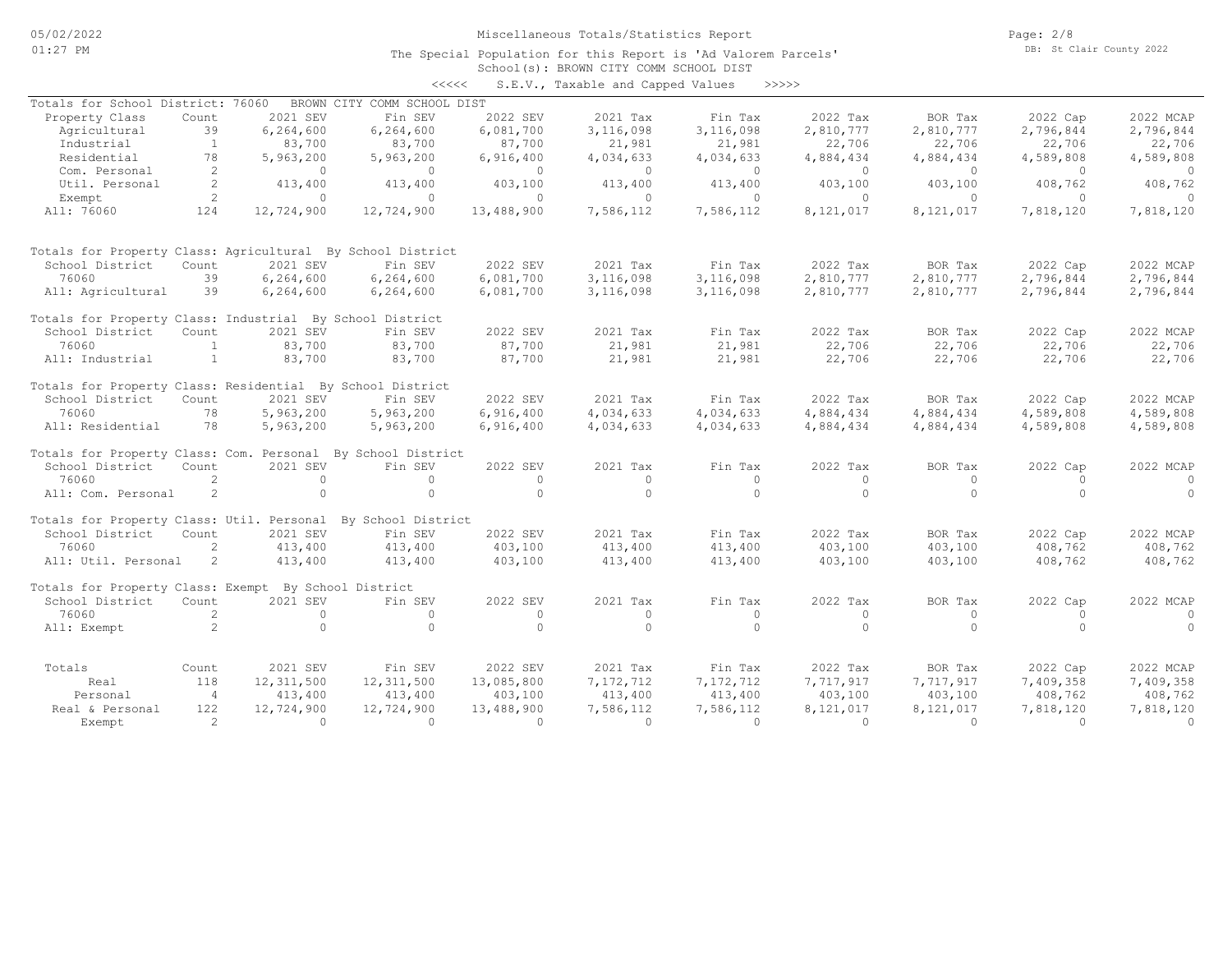School(s): BROWN CITY COMM SCHOOL DIST <<<<< PRE/MBT Percentage Times S.E.V. >>>>>

| Totals for School District: 76060                            |                |            | BROWN CITY COMM SCHOOL DIST |            |            |            |            |            |           |
|--------------------------------------------------------------|----------------|------------|-----------------------------|------------|------------|------------|------------|------------|-----------|
| Property Class                                               | Count          | 2021 ORIG  | 2021 ORIG                   | Final PRE  | Final      | W/O Winter | W/O Winter | 2022 ORIG  | 2022 ORIG |
|                                                              |                | PRE        | Non-PRE                     |            | Non-PRE    | PRE        | Non-PRE    | PRE        | Non-PRE   |
| Agricultural                                                 | 38             | 6,181,200  | 83,400                      | 6,181,200  | 83,400     | 6,181,200  | 83,400     | 5,994,900  | 86,800    |
| Industrial                                                   | $\mathbf{1}$   | 83,700     | $\circ$                     | 83,700     | $\bigcap$  | 83,700     | $\circ$    | 87,700     | $\circ$   |
| Residential                                                  | 59             | 5,282,560  | 680,640                     | 5,309,260  | 653,940    | 5,220,260  | 742,940    | 5,682,780  | 1,233,620 |
| Com. Personal                                                | 2              | $\Omega$   | $\Omega$                    | $\Omega$   | $\Omega$   | $\Omega$   | $\circ$    | $\Omega$   | $\Omega$  |
| Util. Personal                                               | $\Omega$       | $\Omega$   | 413,400                     | $\circ$    | 413,400    | $\Omega$   | 413,400    | $\Omega$   | 403,100   |
| Exempt                                                       | $\mathbf{1}$   | $\circ$    | $\circ$                     | $\circ$    | $\circ$    | $\Omega$   | $\circ$    | $\circ$    | $\circ$   |
| All: 76060                                                   | 101            | 11,547,460 | 1,177,440                   | 11,574,160 | 1,150,740  | 11,485,160 | 1,239,740  | 11,765,380 | 1,723,520 |
|                                                              |                |            |                             |            |            |            |            |            |           |
| Totals for Property Class: Agricultural By School District   |                |            |                             |            |            |            |            |            |           |
| School District                                              | Count          | 2021 ORIG  | 2021 ORIG                   | Final PRE  | Final      | W/O Winter | W/O Winter | 2022 ORIG  | 2022 ORIG |
|                                                              |                | PRE        | Non-PRE                     |            | Non-PRE    | PRE        | Non-PRE    | PRE        | Non-PRE   |
| 76060                                                        | 38             | 6,181,200  | 83,400                      | 6,181,200  | 83,400     | 6,181,200  | 83,400     | 5,994,900  | 86,800    |
| All: Agricultural                                            | 38             | 6,181,200  | 83,400                      | 6,181,200  | 83,400     | 6,181,200  | 83,400     | 5,994,900  | 86,800    |
| Totals for Property Class: Industrial By School District     |                |            |                             |            |            |            |            |            |           |
| School District                                              | Count          | 2021 ORIG  | 2021 ORIG                   | Final PRE  | Final      | W/O Winter | W/O Winter | 2022 ORIG  | 2022 ORIG |
|                                                              |                | PRE        | Non-PRE                     |            | Non-PRE    | PRE        | Non-PRE    | PRE        | Non-PRE   |
| 76060                                                        | $\mathbf{1}$   | 83,700     | $\Omega$                    | 83,700     | $\bigcirc$ | 83,700     | $\Omega$   | 87,700     | $\Omega$  |
| All: Industrial                                              | $\mathbf{1}$   | 83,700     | $\circ$                     | 83,700     | $\Omega$   | 83,700     | $\circ$    | 87,700     | $\Omega$  |
| Totals for Property Class: Residential By School District    |                |            |                             |            |            |            |            |            |           |
| School District                                              | Count          | 2021 ORIG  | 2021 ORIG                   | Final PRE  | Final      | W/O Winter | W/O Winter | 2022 ORIG  | 2022 ORIG |
|                                                              |                | PRE        | Non-PRE                     |            | Non-PRE    | PRE        | Non-PRE    | PRE        | Non-PRE   |
| 76060                                                        | 59             | 5,282,560  | 680,640                     | 5,309,260  | 653,940    | 5,220,260  | 742,940    | 5,682,780  | 1,233,620 |
| All: Residential                                             | 59             | 5,282,560  | 680,640                     | 5,309,260  | 653,940    | 5,220,260  | 742,940    | 5,682,780  | 1,233,620 |
| Totals for Property Class: Com. Personal By School District  |                |            |                             |            |            |            |            |            |           |
| School District                                              | Count          | 2021 ORIG  | 2021 ORIG                   | Final PRE  | Final      | W/O Winter | W/O Winter | 2022 ORIG  | 2022 ORIG |
|                                                              |                | PRE        | Non-PRE                     |            | Non-PRE    | PRE        | Non-PRE    | PRE        | Non-PRE   |
| 76060                                                        | 2              | $\Omega$   | $\Omega$                    | $\Omega$   | $\bigcirc$ | $\Omega$   | $\Omega$   | $\Omega$   | $\Omega$  |
| All: Com. Personal                                           | 2              | $\circ$    | $\circ$                     | $\Omega$   | $\Omega$   | $\Omega$   | $\circ$    | $\circ$    | $\Omega$  |
| Totals for Property Class: Util. Personal By School District |                |            |                             |            |            |            |            |            |           |
| School District                                              | Count          | 2021 ORIG  | 2021 ORIG                   | Final PRE  | Final      | W/O Winter | W/O Winter | 2022 ORIG  | 2022 ORIG |
|                                                              |                | PRE        | Non-PRE                     |            | Non-PRE    | PRE        | Non-PRE    | PRE        | Non-PRE   |
| 76060                                                        | $\circ$        | $\circ$    | 413,400                     | $\circ$    | 413,400    | $\circ$    | 413,400    | $\circ$    | 403,100   |
| All: Util. Personal                                          | $\circ$        | $\circ$    | 413,400                     | $\Omega$   | 413,400    | $\Omega$   | 413,400    | $\Omega$   | 403,100   |
|                                                              |                |            |                             |            |            |            |            |            |           |
| Totals for Property Class: Exempt By School District         |                |            |                             |            |            |            |            |            |           |
| School District                                              | Count          | 2021 ORIG  | 2021 ORIG                   | Final PRE  | Final      | W/O Winter | W/O Winter | 2022 ORIG  | 2022 ORIG |
|                                                              |                | PRE.       | Non-PRE                     |            | Non-PRE    | PRE.       | Non-PRE    | PRE        | Non-PRE   |
| 76060                                                        | $\mathbf{1}$   | $\Omega$   | $\Omega$                    | $\circ$    | $\Omega$   | $\Omega$   | $\circ$    | $\Omega$   | $\Omega$  |
| All: Exempt                                                  | $\mathbf{1}$   | $\Omega$   | $\Omega$                    | $\Omega$   | $\Omega$   | $\Omega$   | $\circ$    | $\Omega$   | $\Omega$  |
|                                                              |                |            |                             |            |            |            |            |            |           |
| Totals                                                       | Count          | 2021 ORIG  | 2021 ORIG                   | Final PRE  | Final      | W/O Winter | W/O Winter | 2022 ORIG  | 2022 ORIG |
|                                                              |                | PRE        | Non-PRE                     |            | Non-PRE    | PRE        | Non-PRE    | PRE        | Non-PRE   |
| Real                                                         | 98             | 11,547,460 | 764,040                     | 11,574,160 | 737,340    | 11,485,160 | 826,340    | 11,765,380 | 1,320,420 |
| Personal                                                     | 2              | $\cap$     | 413,400                     | $\bigcap$  | 413,400    | $\Omega$   | 413,400    | $\cap$     | 403,100   |
| Real & Personal                                              | 100            | 11,547,460 | 1,177,440                   | 11,574,160 | 1,150,740  | 11,485,160 | 1,239,740  | 11,765,380 | 1,723,520 |
| Exempt                                                       | $\overline{1}$ | $\Omega$   | $\Omega$                    | $\Omega$   | $\Omega$   | $\Omega$   | $\Omega$   | $\Omega$   | $\Omega$  |
|                                                              |                |            |                             |            |            |            |            |            |           |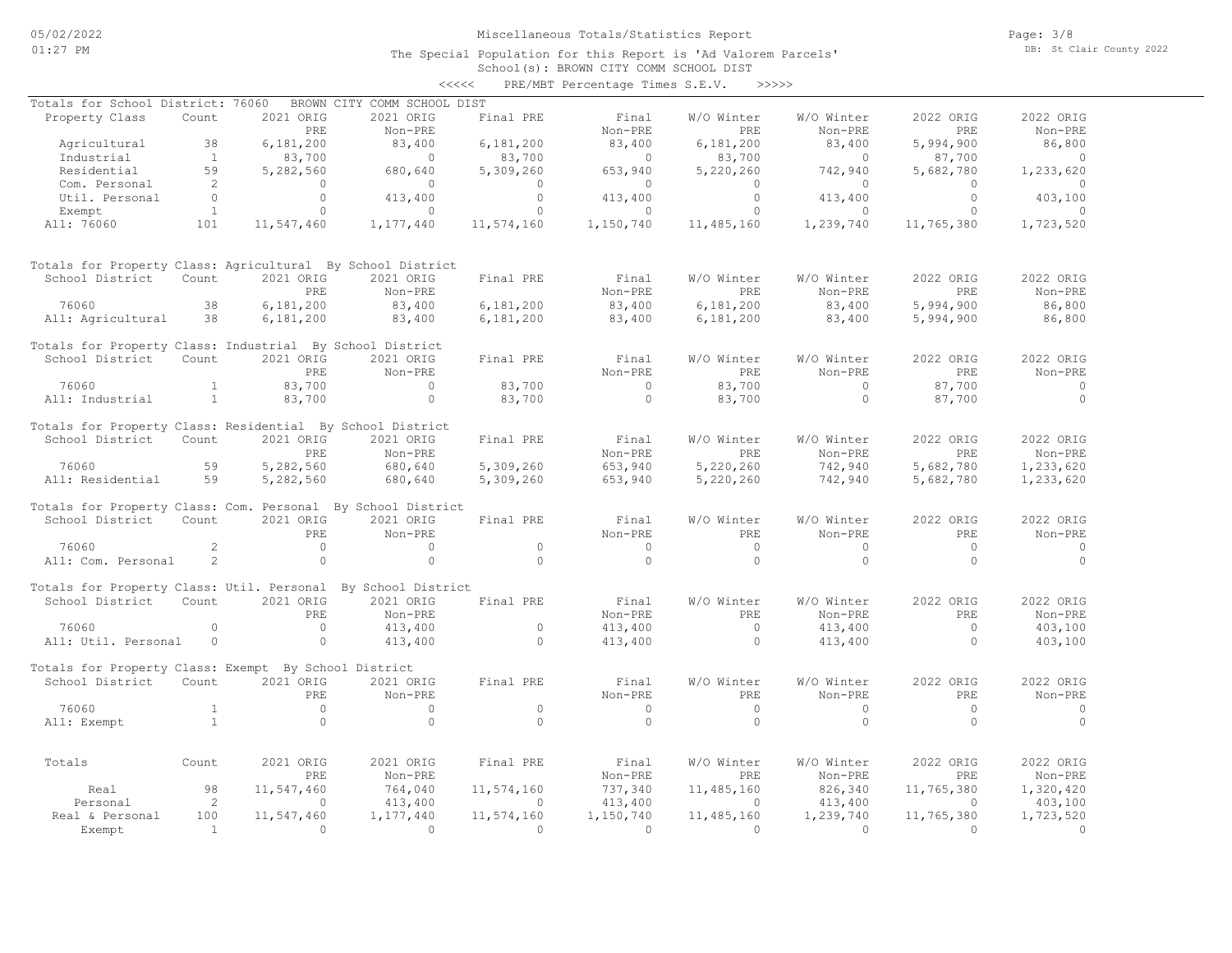School(s): BROWN CITY COMM SCHOOL DIST <<<<< PRE/MBT Percentage Times Taxable >>>>>

| Totals for School District: 76060                            |                            |                | BROWN CITY COMM SCHOOL DIST |                  |                |                |                |                |                |
|--------------------------------------------------------------|----------------------------|----------------|-----------------------------|------------------|----------------|----------------|----------------|----------------|----------------|
| Property Class                                               | Count                      | 2021 ORIG      | 2021 ORIG                   | Final PRE        | Final          | W/O Winter     | W/O Winter     | 2022 ORIG      | 2022 ORIG      |
|                                                              |                            | PRE            | Non-PRE                     |                  | Non-PRE        | PRE.           | Non-PRE        | PRE            | Non-PRE        |
| Agricultural                                                 | 38                         | 3,088,419      | 27,679                      | 3,088,419        | 27,679         | 3,088,419      | 27,679         | 2,782,185      | 28,592         |
| Industrial                                                   | $\sim$ 1                   | 21,981         | $\overline{0}$              | 21,981           | $\overline{0}$ | 21,981         | $\sim$ 0       | 22,706         | $\sim$ 0       |
| Residential                                                  | 59                         | 3,531,751      | 502,882                     | 3,584,130        | 450,503        | 3,495,130      | 539,503        | 3,889,038      | 995,396        |
|                                                              |                            |                | $\sim$ 0                    |                  | $\sim$ 0       | $\bigcirc$     | $\overline{0}$ | $\bigcirc$     | $\overline{0}$ |
| Com. Personal 2<br>Util. Personal 0<br>Exempt 1              |                            | $\overline{a}$ |                             | $\overline{0}$   |                |                | 413,400        |                |                |
|                                                              |                            | $\overline{0}$ | 413,400                     | $\overline{0}$   | 413,400        | $\overline{0}$ |                | $\overline{0}$ | 403,100        |
|                                                              |                            | $\bigcirc$     | $\overline{0}$              | $\overline{0}$   | $\overline{0}$ | $\bigcirc$     | $\Omega$       | $\bigcirc$     | $\sim$ 0       |
| All: 76060                                                   | 101                        | 6,642,151      | 943,961                     | 6,694,530        | 891,582        | 6,605,530      | 980,582        | 6,693,929      | 1,427,088      |
| Totals for Property Class: Agricultural By School District   |                            |                |                             |                  |                |                |                |                |                |
| School District Count                                        |                            | 2021 ORIG      | 2021 ORIG                   | Final PRE        | Final          | W/O Winter     | W/O Winter     | 2022 ORIG      | 2022 ORIG      |
|                                                              |                            | PRE            | Non-PRE                     |                  | Non-PRE        | <b>PRE</b>     | Non-PRE        | PRE            | Non-PRE        |
| 76060                                                        | 38                         | 3,088,419      | 27,679                      | 3,088,419        | 27,679         | 3,088,419      | 27,679         | 2,782,185      | 28,592         |
|                                                              |                            |                |                             |                  |                |                |                |                |                |
| All: Agricultural 38                                         |                            | 3,088,419      | 27,679                      | 3,088,419        | 27,679         | 3,088,419      | 27,679         | 2,782,185      | 28,592         |
| Totals for Property Class: Industrial By School District     |                            |                |                             |                  |                |                |                |                |                |
| School District                                              | Count                      | 2021 ORIG      | 2021 ORIG                   | Final PRE        | Final          | W/O Winter     | W/O Winter     | 2022 ORIG      | 2022 ORIG      |
|                                                              |                            | PRE            | Non-PRE                     |                  | Non-PRE        | PRE            | Non-PRE        | PRE            | Non-PRE        |
| 76060                                                        | $\mathbf{1}$               | 21,981         | $\overline{0}$              | 21,981<br>21,981 | $\overline{0}$ | 21,981         | $\sim$ 0       | 22,706         | $\overline{0}$ |
| All: Industrial                                              | $\sim$ 1                   | 21,981         | $\bigcirc$                  |                  | $\bigcirc$     | 21,981         | $\circ$        | 22,706         | $\overline{0}$ |
|                                                              |                            |                |                             |                  |                |                |                |                |                |
| Totals for Property Class: Residential By School District    |                            |                |                             |                  |                |                |                |                |                |
| School District Count                                        |                            | 2021 ORIG      | 2021 ORIG                   | Final PRE        | Final          | W/O Winter     | W/O Winter     | 2022 ORIG      | 2022 ORIG      |
|                                                              |                            | PRE            | Non-PRE                     |                  | Non-PRE        | PRE.           | Non-PRE        | PRE            | Non-PRE        |
| 76060                                                        | 59                         | 3,531,751      | 502,882                     | 3,584,130        | 450,503        | 3,495,130      | 539,503        | 3,889,038      | 995,396        |
| All: Residential 59                                          |                            | 3,531,751      | 502,882                     | 3,584,130        | 450,503        | 3,495,130      | 539,503        | 3,889,038      | 995,396        |
|                                                              |                            |                |                             |                  |                |                |                |                |                |
| Totals for Property Class: Com. Personal By School District  |                            |                |                             |                  |                |                |                |                |                |
| School District                                              | Count                      | 2021 ORIG      | 2021 ORIG                   | Final PRE        | Final          | W/O Winter     | W/O Winter     | 2022 ORIG      | 2022 ORIG      |
|                                                              |                            | PRE.           | Non-PRE                     |                  | Non-PRE        | PRE.           | Non-PRE        | PRE.           | Non-PRE        |
| 76060                                                        | 2                          | $\overline{0}$ | $\overline{0}$              | $\overline{0}$   | $\sim$ 0       | $\bigcirc$     | $\circ$        | $\overline{0}$ | $\sim$ 0       |
|                                                              |                            |                |                             | $\bigcap$        | $\bigcirc$     | $\Omega$       | $\Omega$       |                | $\Omega$       |
| All: Com. Personal                                           | 2                          | $\bigcirc$     | $\Omega$                    |                  |                |                |                | $\overline{0}$ |                |
| Totals for Property Class: Util. Personal By School District |                            |                |                             |                  |                |                |                |                |                |
| School District Count                                        |                            | 2021 ORIG      | 2021 ORIG                   | Final PRE        | Final          | W/O Winter     | W/O Winter     | 2022 ORIG      | 2022 ORIG      |
|                                                              |                            | PRE            | Non-PRE                     |                  | Non-PRE        | PRE            | Non-PRE        | PRE            | Non-PRE        |
| 76060                                                        | $\Omega$                   | $\overline{0}$ | 413,400                     | $\overline{0}$   | 413,400        | $\overline{0}$ | 413,400        | $\overline{0}$ | 403,100        |
| All: Util. Personal                                          | $\overline{0}$             | $\overline{0}$ | 413,400                     | $\Omega$         | 413,400        | $\bigcirc$     |                | $\overline{0}$ | 403,100        |
|                                                              |                            |                |                             |                  |                |                | 413,400        |                |                |
| Totals for Property Class: Exempt By School District         |                            |                |                             |                  |                |                |                |                |                |
| School District Count                                        |                            | 2021 ORIG      | 2021 ORIG                   | Final PRE        | Final          | W/O Winter     | W/O Winter     | 2022 ORIG      | 2022 ORIG      |
|                                                              |                            | PRE.           | Non-PRE                     |                  | Non-PRE        | PRE            | Non-PRE        | PRE            | Non-PRE        |
| 76060                                                        | <sup>1</sup>               | $\overline{0}$ | $\sim$ 0                    | $\Omega$         | $\overline{0}$ | $\overline{0}$ | $\circ$        | $\bigcirc$     | $\sim$ 0       |
|                                                              |                            |                |                             | $\Omega$         | $\Omega$       | $\Omega$       |                |                | $\Omega$       |
| All: Exempt                                                  | <b>Contract Contract 1</b> | $\Omega$       | $\Omega$                    |                  |                |                | $\circ$        | $\Omega$       |                |
|                                                              |                            |                |                             |                  |                |                |                |                |                |
| Totals                                                       | Count                      | 2021 ORIG      | 2021 ORIG                   | Final PRE        | Final          | W/O Winter     | W/O Winter     | 2022 ORIG      | 2022 ORIG      |
|                                                              |                            | PRE            | Non-PRE                     |                  | Non-PRE        | PRE            | Non-PRE        | PRE            | Non-PRE        |
| Real                                                         | 98                         | 6,642,151      | 530,561                     | 6,694,530        | 478,182        | 6,605,530      | 567,182        | 6,693,929      | 1,023,988      |
| Personal                                                     | $\overline{2}$             | $\Omega$       | 413,400                     | $\Omega$         | 413,400        | $\Omega$       | 413,400        | $\overline{0}$ | 403,100        |
| Real & Personal                                              | 100                        | 6,642,151      | 943,961                     | 6,694,530        | 891,582        | 6,605,530      | 980,582        | 6,693,929      | 1,427,088      |
| Exempt                                                       | $\sim$ 1                   | $\Omega$       | $\Omega$                    | $\Omega$         | $\sim$ 0       | $\Omega$       | $\Omega$       | $\cap$         | $\bigcirc$     |
|                                                              |                            |                |                             |                  |                |                |                |                |                |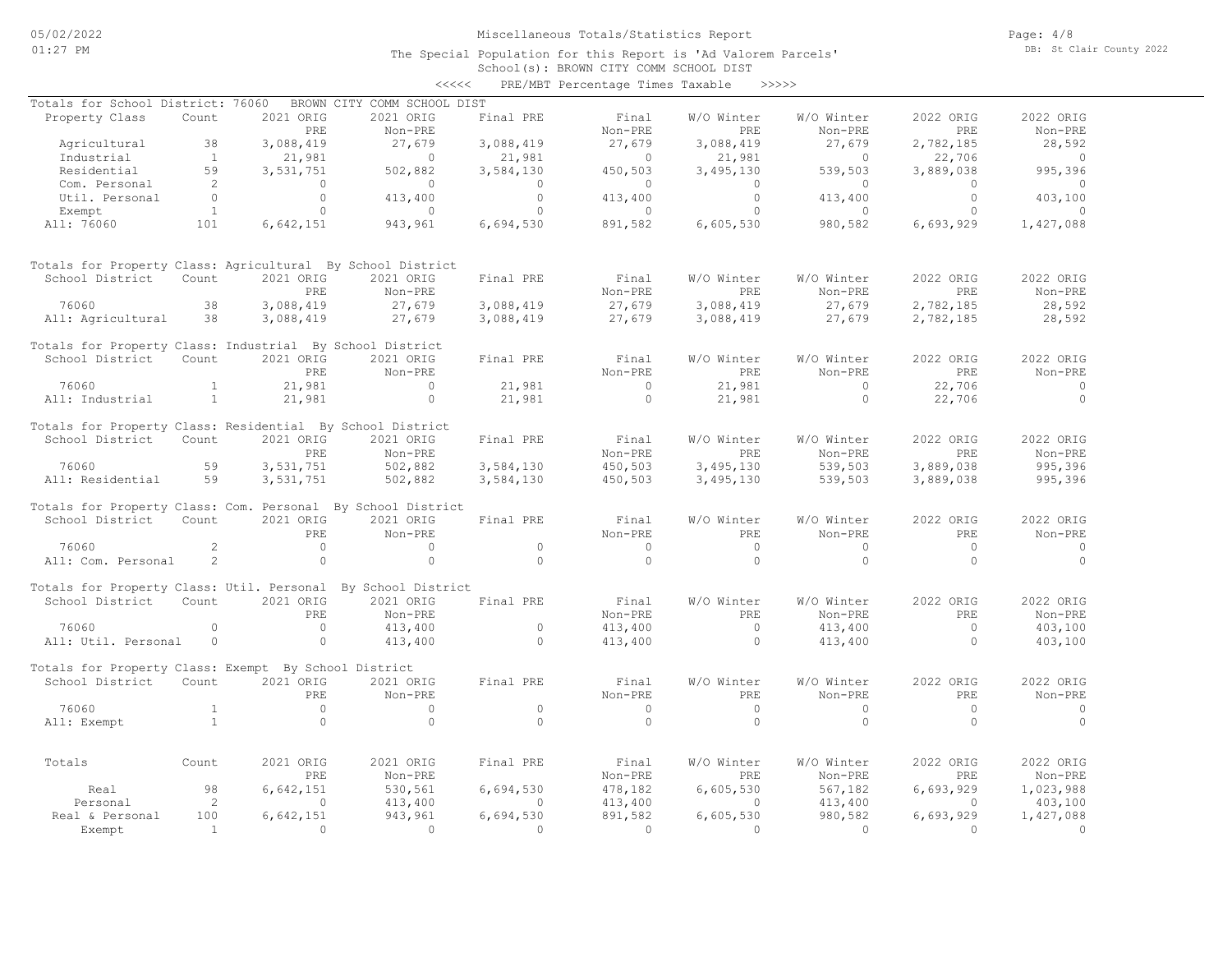### \*\*\*\*\* DDA/LDFA Totals \*\*\*\*\*

|          |       | Base  | Current  | Current | Current  | $ \cdot$<br>Tinal | Tinal   | Final<br>the contract of the contract of the contract of |
|----------|-------|-------|----------|---------|----------|-------------------|---------|----------------------------------------------------------|
| DDA/LDFA | Count | Value | Assessed | Taxable | Captured | Assessed          | Taxable | Captured                                                 |
|          |       |       |          |         |          |                   |         |                                                          |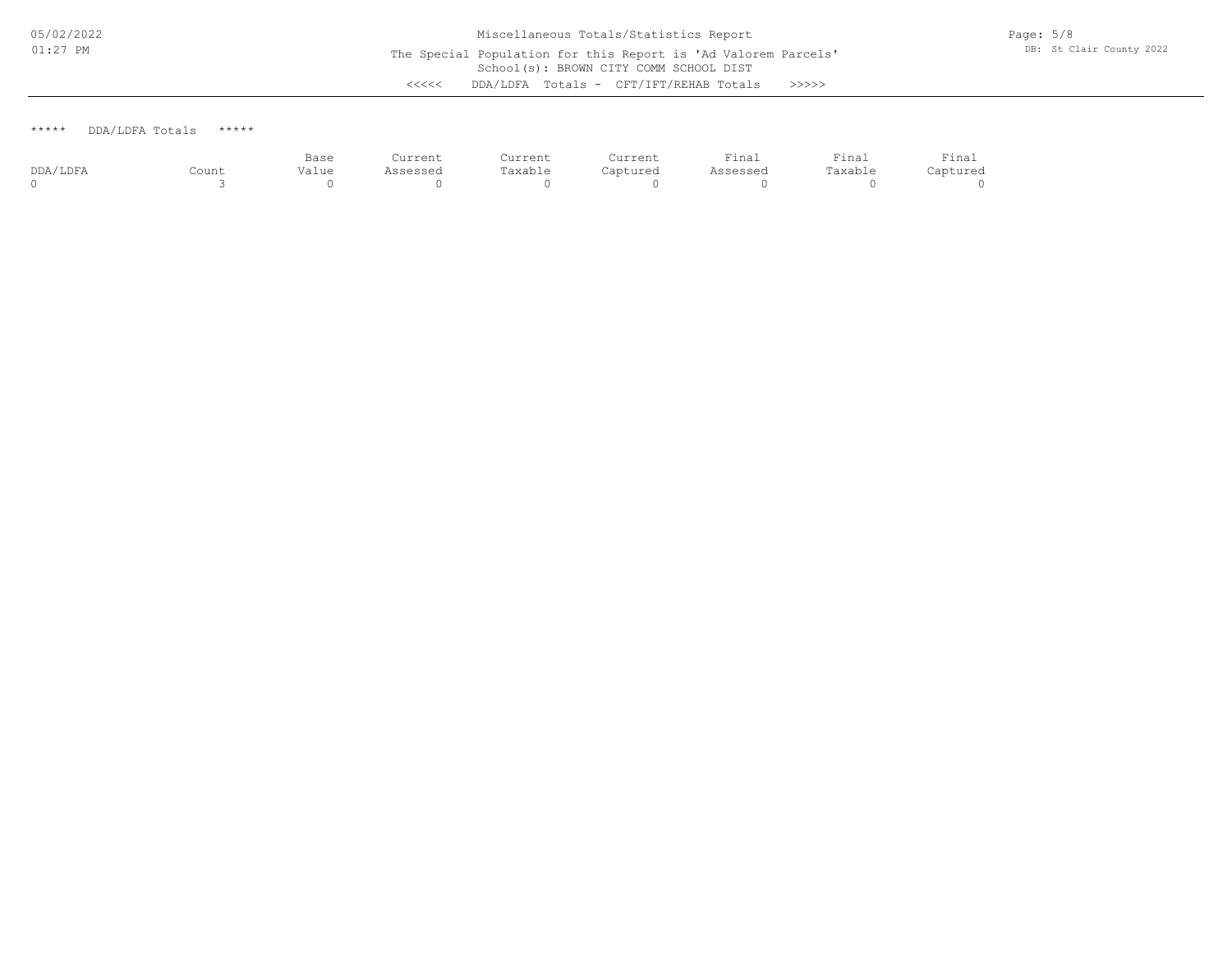# School(s): BROWN CITY COMM SCHOOL DIST Miscellaneous Totals/Statistics Report The Special Population for this Report is 'Ad Valorem Parcels' <<<<< Special Act Totals >>>>>

Page: 6/8 DB: St Clair County 2022

| こくくくく<br>Special Act Totals<br>>>>> |  |  |  |  |  |  |  |  |  |  |  |  |  |  |  |  |  |  |  |  |  |  |  |  |  |  |  |  |  |  |  |  |  |  |  |  |  |  |  |  |  |  |  |  |  |  |  |  |  |  |  |  |  |  |  |  |  |  |  |  |  |  |  |  |  |  |  |  |  |  |  |  |  |  |  |  |  |  |  |  |  |  |  |  |  |  |  |  |  |  |  |  |  |  |  |  |  |  |  |  |  |  |  |  |  |  |  |  |  |  |  |  |  |  |  |  |  |  |  |  |  |  |  |  |  |  |  |  |  |  |  |  |  |  |  |  |  |  |  |  |  |  |  |  |  |  |
|-------------------------------------|--|--|--|--|--|--|--|--|--|--|--|--|--|--|--|--|--|--|--|--|--|--|--|--|--|--|--|--|--|--|--|--|--|--|--|--|--|--|--|--|--|--|--|--|--|--|--|--|--|--|--|--|--|--|--|--|--|--|--|--|--|--|--|--|--|--|--|--|--|--|--|--|--|--|--|--|--|--|--|--|--|--|--|--|--|--|--|--|--|--|--|--|--|--|--|--|--|--|--|--|--|--|--|--|--|--|--|--|--|--|--|--|--|--|--|--|--|--|--|--|--|--|--|--|--|--|--|--|--|--|--|--|--|--|--|--|--|--|--|--|--|--|--|--|--|--|
|-------------------------------------|--|--|--|--|--|--|--|--|--|--|--|--|--|--|--|--|--|--|--|--|--|--|--|--|--|--|--|--|--|--|--|--|--|--|--|--|--|--|--|--|--|--|--|--|--|--|--|--|--|--|--|--|--|--|--|--|--|--|--|--|--|--|--|--|--|--|--|--|--|--|--|--|--|--|--|--|--|--|--|--|--|--|--|--|--|--|--|--|--|--|--|--|--|--|--|--|--|--|--|--|--|--|--|--|--|--|--|--|--|--|--|--|--|--|--|--|--|--|--|--|--|--|--|--|--|--|--|--|--|--|--|--|--|--|--|--|--|--|--|--|--|--|--|--|--|--|

|                             | <b>The contract of the contract of the contract of the contract of the contract of the contract of the contract of the contract of the contract of the contract of the contract of the contract of the contract of the contract </b> | $\sim$ $\sim$ |  |
|-----------------------------|--------------------------------------------------------------------------------------------------------------------------------------------------------------------------------------------------------------------------------------|---------------|--|
| ***** DDA/LDFA Totals ***** |                                                                                                                                                                                                                                      |               |  |

|          |       | Base  | Current  | Current | Current  | Final    | Final        | Final    |
|----------|-------|-------|----------|---------|----------|----------|--------------|----------|
| DDA/LDFA | Count | Value | Assessed | Taxable | Captured | Assessed | Taxable<br>. | Captured |
|          |       |       |          |         |          |          |              |          |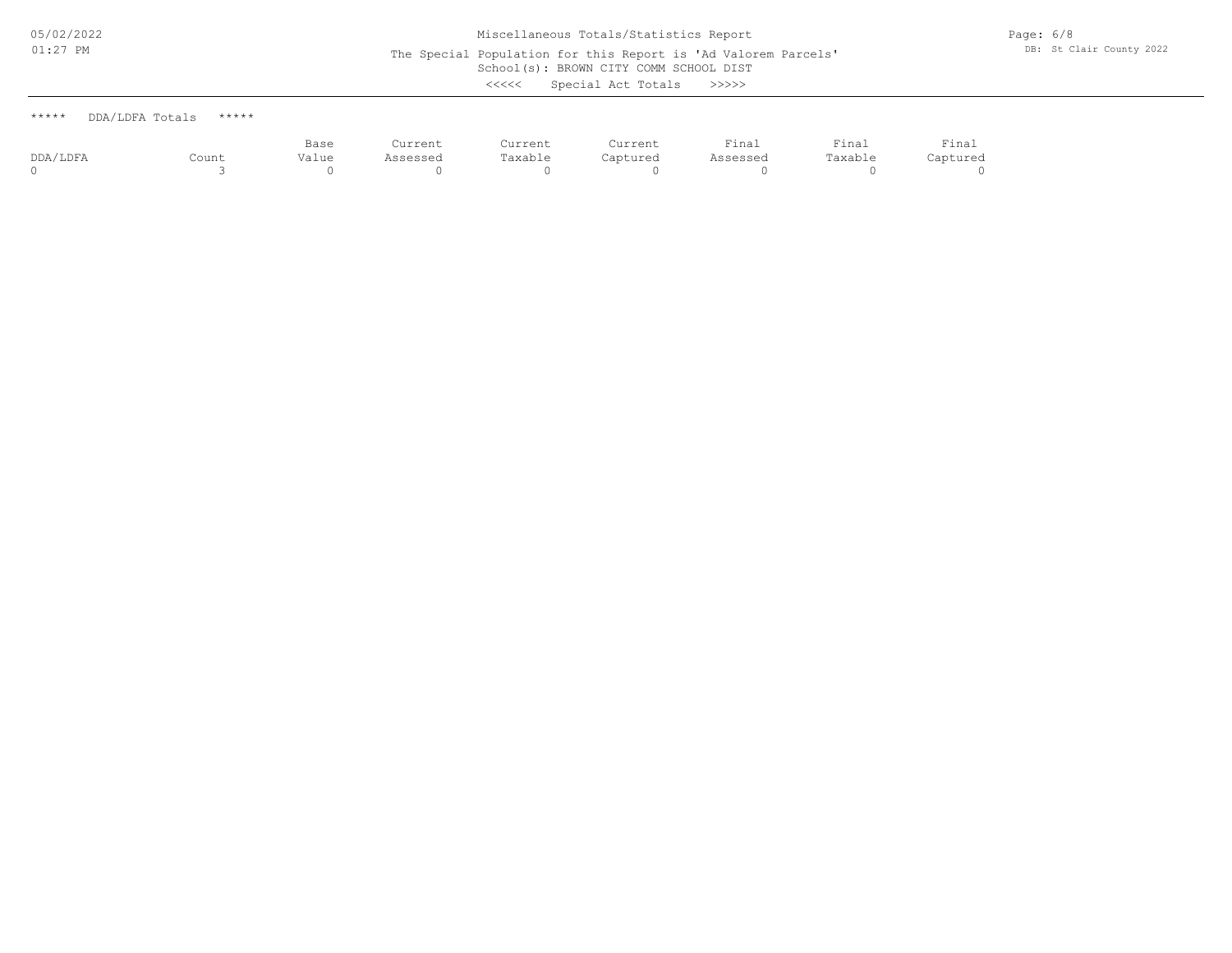<<<<< Top 20 Statistics >>>>>

| *****<br>\$<br>26-007-3001-000<br>KALBFLEISCH GEORGE/E<br>412,800<br>\$<br>380,800<br>26-008-2001-001<br>DUCKERT RICHARD L/STELLA L ET-AL<br>\$<br>MORGAN ERNEST J/MARJORIE A<br>369,600<br>26-009-1003-010<br>\$<br>322,300<br>26-018-2001-001<br>GALANTE ANDREW/BRENDA<br>\$<br>318,900<br>26-005-1011-000<br>LNA PROWSE FARMS LLC<br>\$<br>251,600<br>26-018-1001-000<br>IHARA MARK TRUST/BOSSERMAN L ET-AL<br>\$<br>245,800<br>26-004-1001-510<br>PARR ANDREW/JULIE<br>\$<br>$26 - 999 - 0003 - 000$<br>DTE ENERGY COMPANY<br>231,500<br>\$<br>$26 - 008 - 1001 - 000$<br>RICHARDSON DONALD J/CHERI A<br>217,700<br>\$<br>26-007-2003-000<br>EROYAN GEORGES H/W, EROYAN VALENT<br>215,100<br>\$<br>211,000<br>26-007-1001-000<br>MENNEL DONALD/LOUISE<br>\$<br>TKALCAC PAUL D, TKALCAC LISA B<br>201,000<br>$26 - 008 - 4002 - 000$<br>\$<br>GUBANCHE NEAL/CHARLENE<br>182,400<br>$26 - 004 - 1002 - 000$<br>\$<br>182,300<br>26-005-4001-002<br>MENNEL DONALD L/LOUISE M F<br>\$<br>171,600<br>$26 - 999 - 0007 - 000$<br>ENBRIDGE ENERGY<br>\$<br>169,500<br>26-005-3003-100<br>WORDEN SANDRA L<br>\$<br>165,400<br>26-006-1002-000<br>MIKINKA JACK L<br>\$<br>$26 - 005 - 2002 - 000$<br>PAVLINAC RUDY JR/ALLISON DEBORAH<br>165,000<br>\$<br>26-007-1001-300<br>RANDOLPH JEFFERY/SHELLY<br>163,800<br>\$<br>26-008-2001-250<br>DUCKERT RICHARD L<br>163,500<br>TRUST<br>*****<br>***** Top 20 Taxable Values<br>26-009-1003-010<br>\$<br>MORGAN ERNEST J/MARJORIE A<br>368,066<br>\$<br>232,994<br>26-005-1011-000<br>LNA PROWSE FARMS LLC<br>\$<br>26-999-0003-000<br>DTE ENERGY COMPANY<br>231,500<br>\$<br>189,214<br>26-018-2001-001<br>GALANTE ANDREW/BRENDA<br>\$<br>174,410<br>26-007-3001-000<br>KALBFLEISCH GEORGE/E<br>\$<br>26-999-0007-000<br>ENBRIDGE ENERGY<br>171,600<br>\$<br>139,579<br>26-008-2001-001<br>DUCKERT RICHARD L/STELLA L ET-AL<br>\$<br>131,500<br>26-005-1005-000<br>LALAO ANNIE<br>\$<br>122,193<br>26-007-1001-300<br>RANDOLPH JEFFERY/SHELLY<br>\$<br>117,700<br>$26 - 005 - 3002 - 200$<br>DOVE ANGELICA<br>\$<br>117,000<br>$26 - 007 - 2004 - 010$<br>CAHILL STEVEN, SINGLETON JESSICA NI<br>\$<br>26-005-1006-000<br>116,200<br>SHAHOLLI BLEDAR<br>\$<br>108,700<br>$26 - 008 - 4004 - 000$<br>TKALCAC PAUL D/LISA B/MICHAEL R<br>\$<br>106,786<br>26-009-1002-400<br>LEASHER ANDREW/LENTS LAURA<br>\$<br>101,978<br>$26 - 007 - 2004 - 100$<br>TKALCAC PAUL/LISA<br>\$<br>101,903<br>26-007-2003-000<br>EROYAN GEORGES<br>H/W, EROYAN VALENT<br>\$<br>WILTSE DONALD A/RENEE E<br>99,447<br>$26 - 004 - 4006 - 000$<br>\$<br>26-009-1003-001<br>YALDO RON<br>98,100<br>\$<br>26-006-1001-101<br>ABDELLATIF MOHAMAD<br>96,836<br>\$<br>26-004-1001-510<br>PARR ANDREW/JULIE<br>96,029<br>Top 20 Owners by Taxable Value *****<br>*****<br>LNA PROWSE FARMS LLC<br>466,818 Taxable Value in 8 Parcel(s)<br>has<br>368,066 Taxable Value in 2 Parcel(s)<br>MORGAN ERNEST J/MARJORIE A<br>has<br>231,500 Taxable Value in 1 Parcel(s)<br>DTE ENERGY COMPANY<br>has<br>189,214 Taxable Value in 2 Parcel(s)<br>GALANTE ANDREW/BRENDA<br>has<br>PARR ANDREW/JULIE<br>has<br>181,777 Taxable Value in 4 Parcel(s)<br>174,410 Taxable Value in 1 Parcel(s)<br>KALBFLEISCH GEORGE/E<br>has<br>ENBRIDGE ENERGY<br>171,600 Taxable Value in 1 Parcel(s)<br>has<br>170,039 Taxable Value in 2 Parcel(s)<br>ELSTON GARRICK<br>has<br>139,579 Taxable Value in 1 Parcel(s)<br>DUCKERT RICHARD L/STELLA L ET-AL<br>has<br>131,500 Taxable Value in 1 Parcel(s)<br>LALAO ANNIE<br>has<br>122,193 Taxable Value in 1 Parcel(s)<br>RANDOLPH JEFFERY/SHELLY<br>has<br>117,700 Taxable Value in 1 Parcel(s)<br>DOVE ANGELICA<br>has<br>CAHILL STEVEN, SINGLETON JESSICA NI has<br>117,000 Taxable Value in 1 Parcel(s) |                      |  |  |  |  |
|--------------------------------------------------------------------------------------------------------------------------------------------------------------------------------------------------------------------------------------------------------------------------------------------------------------------------------------------------------------------------------------------------------------------------------------------------------------------------------------------------------------------------------------------------------------------------------------------------------------------------------------------------------------------------------------------------------------------------------------------------------------------------------------------------------------------------------------------------------------------------------------------------------------------------------------------------------------------------------------------------------------------------------------------------------------------------------------------------------------------------------------------------------------------------------------------------------------------------------------------------------------------------------------------------------------------------------------------------------------------------------------------------------------------------------------------------------------------------------------------------------------------------------------------------------------------------------------------------------------------------------------------------------------------------------------------------------------------------------------------------------------------------------------------------------------------------------------------------------------------------------------------------------------------------------------------------------------------------------------------------------------------------------------------------------------------------------------------------------------------------------------------------------------------------------------------------------------------------------------------------------------------------------------------------------------------------------------------------------------------------------------------------------------------------------------------------------------------------------------------------------------------------------------------------------------------------------------------------------------------------------------------------------------------------------------------------------------------------------------------------------------------------------------------------------------------------------------------------------------------------------------------------------------------------------------------------------------------------------------------------------------------------------------------------------------------------------------------------------------------------------------------------------------------------------------------------------------------------------------------------------------------------------------------------------------------------------------------------------------------------------------------------------------------------------------------------------------------------------------------------------------------------------------------------------------------------------------------------------------------------------------------------------------------------------------------------------------------------------------------------|----------------------|--|--|--|--|
|                                                                                                                                                                                                                                                                                                                                                                                                                                                                                                                                                                                                                                                                                                                                                                                                                                                                                                                                                                                                                                                                                                                                                                                                                                                                                                                                                                                                                                                                                                                                                                                                                                                                                                                                                                                                                                                                                                                                                                                                                                                                                                                                                                                                                                                                                                                                                                                                                                                                                                                                                                                                                                                                                                                                                                                                                                                                                                                                                                                                                                                                                                                                                                                                                                                                                                                                                                                                                                                                                                                                                                                                                                                                                                                                                  | ***** Top 20 S.E.V.s |  |  |  |  |
|                                                                                                                                                                                                                                                                                                                                                                                                                                                                                                                                                                                                                                                                                                                                                                                                                                                                                                                                                                                                                                                                                                                                                                                                                                                                                                                                                                                                                                                                                                                                                                                                                                                                                                                                                                                                                                                                                                                                                                                                                                                                                                                                                                                                                                                                                                                                                                                                                                                                                                                                                                                                                                                                                                                                                                                                                                                                                                                                                                                                                                                                                                                                                                                                                                                                                                                                                                                                                                                                                                                                                                                                                                                                                                                                                  |                      |  |  |  |  |
|                                                                                                                                                                                                                                                                                                                                                                                                                                                                                                                                                                                                                                                                                                                                                                                                                                                                                                                                                                                                                                                                                                                                                                                                                                                                                                                                                                                                                                                                                                                                                                                                                                                                                                                                                                                                                                                                                                                                                                                                                                                                                                                                                                                                                                                                                                                                                                                                                                                                                                                                                                                                                                                                                                                                                                                                                                                                                                                                                                                                                                                                                                                                                                                                                                                                                                                                                                                                                                                                                                                                                                                                                                                                                                                                                  |                      |  |  |  |  |
|                                                                                                                                                                                                                                                                                                                                                                                                                                                                                                                                                                                                                                                                                                                                                                                                                                                                                                                                                                                                                                                                                                                                                                                                                                                                                                                                                                                                                                                                                                                                                                                                                                                                                                                                                                                                                                                                                                                                                                                                                                                                                                                                                                                                                                                                                                                                                                                                                                                                                                                                                                                                                                                                                                                                                                                                                                                                                                                                                                                                                                                                                                                                                                                                                                                                                                                                                                                                                                                                                                                                                                                                                                                                                                                                                  |                      |  |  |  |  |
|                                                                                                                                                                                                                                                                                                                                                                                                                                                                                                                                                                                                                                                                                                                                                                                                                                                                                                                                                                                                                                                                                                                                                                                                                                                                                                                                                                                                                                                                                                                                                                                                                                                                                                                                                                                                                                                                                                                                                                                                                                                                                                                                                                                                                                                                                                                                                                                                                                                                                                                                                                                                                                                                                                                                                                                                                                                                                                                                                                                                                                                                                                                                                                                                                                                                                                                                                                                                                                                                                                                                                                                                                                                                                                                                                  |                      |  |  |  |  |
|                                                                                                                                                                                                                                                                                                                                                                                                                                                                                                                                                                                                                                                                                                                                                                                                                                                                                                                                                                                                                                                                                                                                                                                                                                                                                                                                                                                                                                                                                                                                                                                                                                                                                                                                                                                                                                                                                                                                                                                                                                                                                                                                                                                                                                                                                                                                                                                                                                                                                                                                                                                                                                                                                                                                                                                                                                                                                                                                                                                                                                                                                                                                                                                                                                                                                                                                                                                                                                                                                                                                                                                                                                                                                                                                                  |                      |  |  |  |  |
|                                                                                                                                                                                                                                                                                                                                                                                                                                                                                                                                                                                                                                                                                                                                                                                                                                                                                                                                                                                                                                                                                                                                                                                                                                                                                                                                                                                                                                                                                                                                                                                                                                                                                                                                                                                                                                                                                                                                                                                                                                                                                                                                                                                                                                                                                                                                                                                                                                                                                                                                                                                                                                                                                                                                                                                                                                                                                                                                                                                                                                                                                                                                                                                                                                                                                                                                                                                                                                                                                                                                                                                                                                                                                                                                                  |                      |  |  |  |  |
|                                                                                                                                                                                                                                                                                                                                                                                                                                                                                                                                                                                                                                                                                                                                                                                                                                                                                                                                                                                                                                                                                                                                                                                                                                                                                                                                                                                                                                                                                                                                                                                                                                                                                                                                                                                                                                                                                                                                                                                                                                                                                                                                                                                                                                                                                                                                                                                                                                                                                                                                                                                                                                                                                                                                                                                                                                                                                                                                                                                                                                                                                                                                                                                                                                                                                                                                                                                                                                                                                                                                                                                                                                                                                                                                                  |                      |  |  |  |  |
|                                                                                                                                                                                                                                                                                                                                                                                                                                                                                                                                                                                                                                                                                                                                                                                                                                                                                                                                                                                                                                                                                                                                                                                                                                                                                                                                                                                                                                                                                                                                                                                                                                                                                                                                                                                                                                                                                                                                                                                                                                                                                                                                                                                                                                                                                                                                                                                                                                                                                                                                                                                                                                                                                                                                                                                                                                                                                                                                                                                                                                                                                                                                                                                                                                                                                                                                                                                                                                                                                                                                                                                                                                                                                                                                                  |                      |  |  |  |  |
|                                                                                                                                                                                                                                                                                                                                                                                                                                                                                                                                                                                                                                                                                                                                                                                                                                                                                                                                                                                                                                                                                                                                                                                                                                                                                                                                                                                                                                                                                                                                                                                                                                                                                                                                                                                                                                                                                                                                                                                                                                                                                                                                                                                                                                                                                                                                                                                                                                                                                                                                                                                                                                                                                                                                                                                                                                                                                                                                                                                                                                                                                                                                                                                                                                                                                                                                                                                                                                                                                                                                                                                                                                                                                                                                                  |                      |  |  |  |  |
|                                                                                                                                                                                                                                                                                                                                                                                                                                                                                                                                                                                                                                                                                                                                                                                                                                                                                                                                                                                                                                                                                                                                                                                                                                                                                                                                                                                                                                                                                                                                                                                                                                                                                                                                                                                                                                                                                                                                                                                                                                                                                                                                                                                                                                                                                                                                                                                                                                                                                                                                                                                                                                                                                                                                                                                                                                                                                                                                                                                                                                                                                                                                                                                                                                                                                                                                                                                                                                                                                                                                                                                                                                                                                                                                                  |                      |  |  |  |  |
|                                                                                                                                                                                                                                                                                                                                                                                                                                                                                                                                                                                                                                                                                                                                                                                                                                                                                                                                                                                                                                                                                                                                                                                                                                                                                                                                                                                                                                                                                                                                                                                                                                                                                                                                                                                                                                                                                                                                                                                                                                                                                                                                                                                                                                                                                                                                                                                                                                                                                                                                                                                                                                                                                                                                                                                                                                                                                                                                                                                                                                                                                                                                                                                                                                                                                                                                                                                                                                                                                                                                                                                                                                                                                                                                                  |                      |  |  |  |  |
|                                                                                                                                                                                                                                                                                                                                                                                                                                                                                                                                                                                                                                                                                                                                                                                                                                                                                                                                                                                                                                                                                                                                                                                                                                                                                                                                                                                                                                                                                                                                                                                                                                                                                                                                                                                                                                                                                                                                                                                                                                                                                                                                                                                                                                                                                                                                                                                                                                                                                                                                                                                                                                                                                                                                                                                                                                                                                                                                                                                                                                                                                                                                                                                                                                                                                                                                                                                                                                                                                                                                                                                                                                                                                                                                                  |                      |  |  |  |  |
|                                                                                                                                                                                                                                                                                                                                                                                                                                                                                                                                                                                                                                                                                                                                                                                                                                                                                                                                                                                                                                                                                                                                                                                                                                                                                                                                                                                                                                                                                                                                                                                                                                                                                                                                                                                                                                                                                                                                                                                                                                                                                                                                                                                                                                                                                                                                                                                                                                                                                                                                                                                                                                                                                                                                                                                                                                                                                                                                                                                                                                                                                                                                                                                                                                                                                                                                                                                                                                                                                                                                                                                                                                                                                                                                                  |                      |  |  |  |  |
|                                                                                                                                                                                                                                                                                                                                                                                                                                                                                                                                                                                                                                                                                                                                                                                                                                                                                                                                                                                                                                                                                                                                                                                                                                                                                                                                                                                                                                                                                                                                                                                                                                                                                                                                                                                                                                                                                                                                                                                                                                                                                                                                                                                                                                                                                                                                                                                                                                                                                                                                                                                                                                                                                                                                                                                                                                                                                                                                                                                                                                                                                                                                                                                                                                                                                                                                                                                                                                                                                                                                                                                                                                                                                                                                                  |                      |  |  |  |  |
|                                                                                                                                                                                                                                                                                                                                                                                                                                                                                                                                                                                                                                                                                                                                                                                                                                                                                                                                                                                                                                                                                                                                                                                                                                                                                                                                                                                                                                                                                                                                                                                                                                                                                                                                                                                                                                                                                                                                                                                                                                                                                                                                                                                                                                                                                                                                                                                                                                                                                                                                                                                                                                                                                                                                                                                                                                                                                                                                                                                                                                                                                                                                                                                                                                                                                                                                                                                                                                                                                                                                                                                                                                                                                                                                                  |                      |  |  |  |  |
|                                                                                                                                                                                                                                                                                                                                                                                                                                                                                                                                                                                                                                                                                                                                                                                                                                                                                                                                                                                                                                                                                                                                                                                                                                                                                                                                                                                                                                                                                                                                                                                                                                                                                                                                                                                                                                                                                                                                                                                                                                                                                                                                                                                                                                                                                                                                                                                                                                                                                                                                                                                                                                                                                                                                                                                                                                                                                                                                                                                                                                                                                                                                                                                                                                                                                                                                                                                                                                                                                                                                                                                                                                                                                                                                                  |                      |  |  |  |  |
|                                                                                                                                                                                                                                                                                                                                                                                                                                                                                                                                                                                                                                                                                                                                                                                                                                                                                                                                                                                                                                                                                                                                                                                                                                                                                                                                                                                                                                                                                                                                                                                                                                                                                                                                                                                                                                                                                                                                                                                                                                                                                                                                                                                                                                                                                                                                                                                                                                                                                                                                                                                                                                                                                                                                                                                                                                                                                                                                                                                                                                                                                                                                                                                                                                                                                                                                                                                                                                                                                                                                                                                                                                                                                                                                                  |                      |  |  |  |  |
|                                                                                                                                                                                                                                                                                                                                                                                                                                                                                                                                                                                                                                                                                                                                                                                                                                                                                                                                                                                                                                                                                                                                                                                                                                                                                                                                                                                                                                                                                                                                                                                                                                                                                                                                                                                                                                                                                                                                                                                                                                                                                                                                                                                                                                                                                                                                                                                                                                                                                                                                                                                                                                                                                                                                                                                                                                                                                                                                                                                                                                                                                                                                                                                                                                                                                                                                                                                                                                                                                                                                                                                                                                                                                                                                                  |                      |  |  |  |  |
|                                                                                                                                                                                                                                                                                                                                                                                                                                                                                                                                                                                                                                                                                                                                                                                                                                                                                                                                                                                                                                                                                                                                                                                                                                                                                                                                                                                                                                                                                                                                                                                                                                                                                                                                                                                                                                                                                                                                                                                                                                                                                                                                                                                                                                                                                                                                                                                                                                                                                                                                                                                                                                                                                                                                                                                                                                                                                                                                                                                                                                                                                                                                                                                                                                                                                                                                                                                                                                                                                                                                                                                                                                                                                                                                                  |                      |  |  |  |  |
|                                                                                                                                                                                                                                                                                                                                                                                                                                                                                                                                                                                                                                                                                                                                                                                                                                                                                                                                                                                                                                                                                                                                                                                                                                                                                                                                                                                                                                                                                                                                                                                                                                                                                                                                                                                                                                                                                                                                                                                                                                                                                                                                                                                                                                                                                                                                                                                                                                                                                                                                                                                                                                                                                                                                                                                                                                                                                                                                                                                                                                                                                                                                                                                                                                                                                                                                                                                                                                                                                                                                                                                                                                                                                                                                                  |                      |  |  |  |  |
|                                                                                                                                                                                                                                                                                                                                                                                                                                                                                                                                                                                                                                                                                                                                                                                                                                                                                                                                                                                                                                                                                                                                                                                                                                                                                                                                                                                                                                                                                                                                                                                                                                                                                                                                                                                                                                                                                                                                                                                                                                                                                                                                                                                                                                                                                                                                                                                                                                                                                                                                                                                                                                                                                                                                                                                                                                                                                                                                                                                                                                                                                                                                                                                                                                                                                                                                                                                                                                                                                                                                                                                                                                                                                                                                                  |                      |  |  |  |  |
|                                                                                                                                                                                                                                                                                                                                                                                                                                                                                                                                                                                                                                                                                                                                                                                                                                                                                                                                                                                                                                                                                                                                                                                                                                                                                                                                                                                                                                                                                                                                                                                                                                                                                                                                                                                                                                                                                                                                                                                                                                                                                                                                                                                                                                                                                                                                                                                                                                                                                                                                                                                                                                                                                                                                                                                                                                                                                                                                                                                                                                                                                                                                                                                                                                                                                                                                                                                                                                                                                                                                                                                                                                                                                                                                                  |                      |  |  |  |  |
|                                                                                                                                                                                                                                                                                                                                                                                                                                                                                                                                                                                                                                                                                                                                                                                                                                                                                                                                                                                                                                                                                                                                                                                                                                                                                                                                                                                                                                                                                                                                                                                                                                                                                                                                                                                                                                                                                                                                                                                                                                                                                                                                                                                                                                                                                                                                                                                                                                                                                                                                                                                                                                                                                                                                                                                                                                                                                                                                                                                                                                                                                                                                                                                                                                                                                                                                                                                                                                                                                                                                                                                                                                                                                                                                                  |                      |  |  |  |  |
|                                                                                                                                                                                                                                                                                                                                                                                                                                                                                                                                                                                                                                                                                                                                                                                                                                                                                                                                                                                                                                                                                                                                                                                                                                                                                                                                                                                                                                                                                                                                                                                                                                                                                                                                                                                                                                                                                                                                                                                                                                                                                                                                                                                                                                                                                                                                                                                                                                                                                                                                                                                                                                                                                                                                                                                                                                                                                                                                                                                                                                                                                                                                                                                                                                                                                                                                                                                                                                                                                                                                                                                                                                                                                                                                                  |                      |  |  |  |  |
|                                                                                                                                                                                                                                                                                                                                                                                                                                                                                                                                                                                                                                                                                                                                                                                                                                                                                                                                                                                                                                                                                                                                                                                                                                                                                                                                                                                                                                                                                                                                                                                                                                                                                                                                                                                                                                                                                                                                                                                                                                                                                                                                                                                                                                                                                                                                                                                                                                                                                                                                                                                                                                                                                                                                                                                                                                                                                                                                                                                                                                                                                                                                                                                                                                                                                                                                                                                                                                                                                                                                                                                                                                                                                                                                                  |                      |  |  |  |  |
|                                                                                                                                                                                                                                                                                                                                                                                                                                                                                                                                                                                                                                                                                                                                                                                                                                                                                                                                                                                                                                                                                                                                                                                                                                                                                                                                                                                                                                                                                                                                                                                                                                                                                                                                                                                                                                                                                                                                                                                                                                                                                                                                                                                                                                                                                                                                                                                                                                                                                                                                                                                                                                                                                                                                                                                                                                                                                                                                                                                                                                                                                                                                                                                                                                                                                                                                                                                                                                                                                                                                                                                                                                                                                                                                                  |                      |  |  |  |  |
|                                                                                                                                                                                                                                                                                                                                                                                                                                                                                                                                                                                                                                                                                                                                                                                                                                                                                                                                                                                                                                                                                                                                                                                                                                                                                                                                                                                                                                                                                                                                                                                                                                                                                                                                                                                                                                                                                                                                                                                                                                                                                                                                                                                                                                                                                                                                                                                                                                                                                                                                                                                                                                                                                                                                                                                                                                                                                                                                                                                                                                                                                                                                                                                                                                                                                                                                                                                                                                                                                                                                                                                                                                                                                                                                                  |                      |  |  |  |  |
|                                                                                                                                                                                                                                                                                                                                                                                                                                                                                                                                                                                                                                                                                                                                                                                                                                                                                                                                                                                                                                                                                                                                                                                                                                                                                                                                                                                                                                                                                                                                                                                                                                                                                                                                                                                                                                                                                                                                                                                                                                                                                                                                                                                                                                                                                                                                                                                                                                                                                                                                                                                                                                                                                                                                                                                                                                                                                                                                                                                                                                                                                                                                                                                                                                                                                                                                                                                                                                                                                                                                                                                                                                                                                                                                                  |                      |  |  |  |  |
|                                                                                                                                                                                                                                                                                                                                                                                                                                                                                                                                                                                                                                                                                                                                                                                                                                                                                                                                                                                                                                                                                                                                                                                                                                                                                                                                                                                                                                                                                                                                                                                                                                                                                                                                                                                                                                                                                                                                                                                                                                                                                                                                                                                                                                                                                                                                                                                                                                                                                                                                                                                                                                                                                                                                                                                                                                                                                                                                                                                                                                                                                                                                                                                                                                                                                                                                                                                                                                                                                                                                                                                                                                                                                                                                                  |                      |  |  |  |  |
|                                                                                                                                                                                                                                                                                                                                                                                                                                                                                                                                                                                                                                                                                                                                                                                                                                                                                                                                                                                                                                                                                                                                                                                                                                                                                                                                                                                                                                                                                                                                                                                                                                                                                                                                                                                                                                                                                                                                                                                                                                                                                                                                                                                                                                                                                                                                                                                                                                                                                                                                                                                                                                                                                                                                                                                                                                                                                                                                                                                                                                                                                                                                                                                                                                                                                                                                                                                                                                                                                                                                                                                                                                                                                                                                                  |                      |  |  |  |  |
|                                                                                                                                                                                                                                                                                                                                                                                                                                                                                                                                                                                                                                                                                                                                                                                                                                                                                                                                                                                                                                                                                                                                                                                                                                                                                                                                                                                                                                                                                                                                                                                                                                                                                                                                                                                                                                                                                                                                                                                                                                                                                                                                                                                                                                                                                                                                                                                                                                                                                                                                                                                                                                                                                                                                                                                                                                                                                                                                                                                                                                                                                                                                                                                                                                                                                                                                                                                                                                                                                                                                                                                                                                                                                                                                                  |                      |  |  |  |  |
|                                                                                                                                                                                                                                                                                                                                                                                                                                                                                                                                                                                                                                                                                                                                                                                                                                                                                                                                                                                                                                                                                                                                                                                                                                                                                                                                                                                                                                                                                                                                                                                                                                                                                                                                                                                                                                                                                                                                                                                                                                                                                                                                                                                                                                                                                                                                                                                                                                                                                                                                                                                                                                                                                                                                                                                                                                                                                                                                                                                                                                                                                                                                                                                                                                                                                                                                                                                                                                                                                                                                                                                                                                                                                                                                                  |                      |  |  |  |  |
|                                                                                                                                                                                                                                                                                                                                                                                                                                                                                                                                                                                                                                                                                                                                                                                                                                                                                                                                                                                                                                                                                                                                                                                                                                                                                                                                                                                                                                                                                                                                                                                                                                                                                                                                                                                                                                                                                                                                                                                                                                                                                                                                                                                                                                                                                                                                                                                                                                                                                                                                                                                                                                                                                                                                                                                                                                                                                                                                                                                                                                                                                                                                                                                                                                                                                                                                                                                                                                                                                                                                                                                                                                                                                                                                                  |                      |  |  |  |  |
|                                                                                                                                                                                                                                                                                                                                                                                                                                                                                                                                                                                                                                                                                                                                                                                                                                                                                                                                                                                                                                                                                                                                                                                                                                                                                                                                                                                                                                                                                                                                                                                                                                                                                                                                                                                                                                                                                                                                                                                                                                                                                                                                                                                                                                                                                                                                                                                                                                                                                                                                                                                                                                                                                                                                                                                                                                                                                                                                                                                                                                                                                                                                                                                                                                                                                                                                                                                                                                                                                                                                                                                                                                                                                                                                                  |                      |  |  |  |  |
|                                                                                                                                                                                                                                                                                                                                                                                                                                                                                                                                                                                                                                                                                                                                                                                                                                                                                                                                                                                                                                                                                                                                                                                                                                                                                                                                                                                                                                                                                                                                                                                                                                                                                                                                                                                                                                                                                                                                                                                                                                                                                                                                                                                                                                                                                                                                                                                                                                                                                                                                                                                                                                                                                                                                                                                                                                                                                                                                                                                                                                                                                                                                                                                                                                                                                                                                                                                                                                                                                                                                                                                                                                                                                                                                                  |                      |  |  |  |  |
|                                                                                                                                                                                                                                                                                                                                                                                                                                                                                                                                                                                                                                                                                                                                                                                                                                                                                                                                                                                                                                                                                                                                                                                                                                                                                                                                                                                                                                                                                                                                                                                                                                                                                                                                                                                                                                                                                                                                                                                                                                                                                                                                                                                                                                                                                                                                                                                                                                                                                                                                                                                                                                                                                                                                                                                                                                                                                                                                                                                                                                                                                                                                                                                                                                                                                                                                                                                                                                                                                                                                                                                                                                                                                                                                                  |                      |  |  |  |  |
|                                                                                                                                                                                                                                                                                                                                                                                                                                                                                                                                                                                                                                                                                                                                                                                                                                                                                                                                                                                                                                                                                                                                                                                                                                                                                                                                                                                                                                                                                                                                                                                                                                                                                                                                                                                                                                                                                                                                                                                                                                                                                                                                                                                                                                                                                                                                                                                                                                                                                                                                                                                                                                                                                                                                                                                                                                                                                                                                                                                                                                                                                                                                                                                                                                                                                                                                                                                                                                                                                                                                                                                                                                                                                                                                                  |                      |  |  |  |  |
|                                                                                                                                                                                                                                                                                                                                                                                                                                                                                                                                                                                                                                                                                                                                                                                                                                                                                                                                                                                                                                                                                                                                                                                                                                                                                                                                                                                                                                                                                                                                                                                                                                                                                                                                                                                                                                                                                                                                                                                                                                                                                                                                                                                                                                                                                                                                                                                                                                                                                                                                                                                                                                                                                                                                                                                                                                                                                                                                                                                                                                                                                                                                                                                                                                                                                                                                                                                                                                                                                                                                                                                                                                                                                                                                                  |                      |  |  |  |  |
|                                                                                                                                                                                                                                                                                                                                                                                                                                                                                                                                                                                                                                                                                                                                                                                                                                                                                                                                                                                                                                                                                                                                                                                                                                                                                                                                                                                                                                                                                                                                                                                                                                                                                                                                                                                                                                                                                                                                                                                                                                                                                                                                                                                                                                                                                                                                                                                                                                                                                                                                                                                                                                                                                                                                                                                                                                                                                                                                                                                                                                                                                                                                                                                                                                                                                                                                                                                                                                                                                                                                                                                                                                                                                                                                                  |                      |  |  |  |  |
|                                                                                                                                                                                                                                                                                                                                                                                                                                                                                                                                                                                                                                                                                                                                                                                                                                                                                                                                                                                                                                                                                                                                                                                                                                                                                                                                                                                                                                                                                                                                                                                                                                                                                                                                                                                                                                                                                                                                                                                                                                                                                                                                                                                                                                                                                                                                                                                                                                                                                                                                                                                                                                                                                                                                                                                                                                                                                                                                                                                                                                                                                                                                                                                                                                                                                                                                                                                                                                                                                                                                                                                                                                                                                                                                                  |                      |  |  |  |  |
|                                                                                                                                                                                                                                                                                                                                                                                                                                                                                                                                                                                                                                                                                                                                                                                                                                                                                                                                                                                                                                                                                                                                                                                                                                                                                                                                                                                                                                                                                                                                                                                                                                                                                                                                                                                                                                                                                                                                                                                                                                                                                                                                                                                                                                                                                                                                                                                                                                                                                                                                                                                                                                                                                                                                                                                                                                                                                                                                                                                                                                                                                                                                                                                                                                                                                                                                                                                                                                                                                                                                                                                                                                                                                                                                                  |                      |  |  |  |  |
|                                                                                                                                                                                                                                                                                                                                                                                                                                                                                                                                                                                                                                                                                                                                                                                                                                                                                                                                                                                                                                                                                                                                                                                                                                                                                                                                                                                                                                                                                                                                                                                                                                                                                                                                                                                                                                                                                                                                                                                                                                                                                                                                                                                                                                                                                                                                                                                                                                                                                                                                                                                                                                                                                                                                                                                                                                                                                                                                                                                                                                                                                                                                                                                                                                                                                                                                                                                                                                                                                                                                                                                                                                                                                                                                                  |                      |  |  |  |  |
|                                                                                                                                                                                                                                                                                                                                                                                                                                                                                                                                                                                                                                                                                                                                                                                                                                                                                                                                                                                                                                                                                                                                                                                                                                                                                                                                                                                                                                                                                                                                                                                                                                                                                                                                                                                                                                                                                                                                                                                                                                                                                                                                                                                                                                                                                                                                                                                                                                                                                                                                                                                                                                                                                                                                                                                                                                                                                                                                                                                                                                                                                                                                                                                                                                                                                                                                                                                                                                                                                                                                                                                                                                                                                                                                                  |                      |  |  |  |  |
|                                                                                                                                                                                                                                                                                                                                                                                                                                                                                                                                                                                                                                                                                                                                                                                                                                                                                                                                                                                                                                                                                                                                                                                                                                                                                                                                                                                                                                                                                                                                                                                                                                                                                                                                                                                                                                                                                                                                                                                                                                                                                                                                                                                                                                                                                                                                                                                                                                                                                                                                                                                                                                                                                                                                                                                                                                                                                                                                                                                                                                                                                                                                                                                                                                                                                                                                                                                                                                                                                                                                                                                                                                                                                                                                                  |                      |  |  |  |  |
|                                                                                                                                                                                                                                                                                                                                                                                                                                                                                                                                                                                                                                                                                                                                                                                                                                                                                                                                                                                                                                                                                                                                                                                                                                                                                                                                                                                                                                                                                                                                                                                                                                                                                                                                                                                                                                                                                                                                                                                                                                                                                                                                                                                                                                                                                                                                                                                                                                                                                                                                                                                                                                                                                                                                                                                                                                                                                                                                                                                                                                                                                                                                                                                                                                                                                                                                                                                                                                                                                                                                                                                                                                                                                                                                                  |                      |  |  |  |  |
|                                                                                                                                                                                                                                                                                                                                                                                                                                                                                                                                                                                                                                                                                                                                                                                                                                                                                                                                                                                                                                                                                                                                                                                                                                                                                                                                                                                                                                                                                                                                                                                                                                                                                                                                                                                                                                                                                                                                                                                                                                                                                                                                                                                                                                                                                                                                                                                                                                                                                                                                                                                                                                                                                                                                                                                                                                                                                                                                                                                                                                                                                                                                                                                                                                                                                                                                                                                                                                                                                                                                                                                                                                                                                                                                                  |                      |  |  |  |  |
|                                                                                                                                                                                                                                                                                                                                                                                                                                                                                                                                                                                                                                                                                                                                                                                                                                                                                                                                                                                                                                                                                                                                                                                                                                                                                                                                                                                                                                                                                                                                                                                                                                                                                                                                                                                                                                                                                                                                                                                                                                                                                                                                                                                                                                                                                                                                                                                                                                                                                                                                                                                                                                                                                                                                                                                                                                                                                                                                                                                                                                                                                                                                                                                                                                                                                                                                                                                                                                                                                                                                                                                                                                                                                                                                                  |                      |  |  |  |  |
|                                                                                                                                                                                                                                                                                                                                                                                                                                                                                                                                                                                                                                                                                                                                                                                                                                                                                                                                                                                                                                                                                                                                                                                                                                                                                                                                                                                                                                                                                                                                                                                                                                                                                                                                                                                                                                                                                                                                                                                                                                                                                                                                                                                                                                                                                                                                                                                                                                                                                                                                                                                                                                                                                                                                                                                                                                                                                                                                                                                                                                                                                                                                                                                                                                                                                                                                                                                                                                                                                                                                                                                                                                                                                                                                                  |                      |  |  |  |  |
|                                                                                                                                                                                                                                                                                                                                                                                                                                                                                                                                                                                                                                                                                                                                                                                                                                                                                                                                                                                                                                                                                                                                                                                                                                                                                                                                                                                                                                                                                                                                                                                                                                                                                                                                                                                                                                                                                                                                                                                                                                                                                                                                                                                                                                                                                                                                                                                                                                                                                                                                                                                                                                                                                                                                                                                                                                                                                                                                                                                                                                                                                                                                                                                                                                                                                                                                                                                                                                                                                                                                                                                                                                                                                                                                                  |                      |  |  |  |  |
|                                                                                                                                                                                                                                                                                                                                                                                                                                                                                                                                                                                                                                                                                                                                                                                                                                                                                                                                                                                                                                                                                                                                                                                                                                                                                                                                                                                                                                                                                                                                                                                                                                                                                                                                                                                                                                                                                                                                                                                                                                                                                                                                                                                                                                                                                                                                                                                                                                                                                                                                                                                                                                                                                                                                                                                                                                                                                                                                                                                                                                                                                                                                                                                                                                                                                                                                                                                                                                                                                                                                                                                                                                                                                                                                                  |                      |  |  |  |  |
|                                                                                                                                                                                                                                                                                                                                                                                                                                                                                                                                                                                                                                                                                                                                                                                                                                                                                                                                                                                                                                                                                                                                                                                                                                                                                                                                                                                                                                                                                                                                                                                                                                                                                                                                                                                                                                                                                                                                                                                                                                                                                                                                                                                                                                                                                                                                                                                                                                                                                                                                                                                                                                                                                                                                                                                                                                                                                                                                                                                                                                                                                                                                                                                                                                                                                                                                                                                                                                                                                                                                                                                                                                                                                                                                                  |                      |  |  |  |  |
|                                                                                                                                                                                                                                                                                                                                                                                                                                                                                                                                                                                                                                                                                                                                                                                                                                                                                                                                                                                                                                                                                                                                                                                                                                                                                                                                                                                                                                                                                                                                                                                                                                                                                                                                                                                                                                                                                                                                                                                                                                                                                                                                                                                                                                                                                                                                                                                                                                                                                                                                                                                                                                                                                                                                                                                                                                                                                                                                                                                                                                                                                                                                                                                                                                                                                                                                                                                                                                                                                                                                                                                                                                                                                                                                                  |                      |  |  |  |  |
|                                                                                                                                                                                                                                                                                                                                                                                                                                                                                                                                                                                                                                                                                                                                                                                                                                                                                                                                                                                                                                                                                                                                                                                                                                                                                                                                                                                                                                                                                                                                                                                                                                                                                                                                                                                                                                                                                                                                                                                                                                                                                                                                                                                                                                                                                                                                                                                                                                                                                                                                                                                                                                                                                                                                                                                                                                                                                                                                                                                                                                                                                                                                                                                                                                                                                                                                                                                                                                                                                                                                                                                                                                                                                                                                                  |                      |  |  |  |  |
|                                                                                                                                                                                                                                                                                                                                                                                                                                                                                                                                                                                                                                                                                                                                                                                                                                                                                                                                                                                                                                                                                                                                                                                                                                                                                                                                                                                                                                                                                                                                                                                                                                                                                                                                                                                                                                                                                                                                                                                                                                                                                                                                                                                                                                                                                                                                                                                                                                                                                                                                                                                                                                                                                                                                                                                                                                                                                                                                                                                                                                                                                                                                                                                                                                                                                                                                                                                                                                                                                                                                                                                                                                                                                                                                                  |                      |  |  |  |  |
|                                                                                                                                                                                                                                                                                                                                                                                                                                                                                                                                                                                                                                                                                                                                                                                                                                                                                                                                                                                                                                                                                                                                                                                                                                                                                                                                                                                                                                                                                                                                                                                                                                                                                                                                                                                                                                                                                                                                                                                                                                                                                                                                                                                                                                                                                                                                                                                                                                                                                                                                                                                                                                                                                                                                                                                                                                                                                                                                                                                                                                                                                                                                                                                                                                                                                                                                                                                                                                                                                                                                                                                                                                                                                                                                                  |                      |  |  |  |  |
|                                                                                                                                                                                                                                                                                                                                                                                                                                                                                                                                                                                                                                                                                                                                                                                                                                                                                                                                                                                                                                                                                                                                                                                                                                                                                                                                                                                                                                                                                                                                                                                                                                                                                                                                                                                                                                                                                                                                                                                                                                                                                                                                                                                                                                                                                                                                                                                                                                                                                                                                                                                                                                                                                                                                                                                                                                                                                                                                                                                                                                                                                                                                                                                                                                                                                                                                                                                                                                                                                                                                                                                                                                                                                                                                                  |                      |  |  |  |  |
|                                                                                                                                                                                                                                                                                                                                                                                                                                                                                                                                                                                                                                                                                                                                                                                                                                                                                                                                                                                                                                                                                                                                                                                                                                                                                                                                                                                                                                                                                                                                                                                                                                                                                                                                                                                                                                                                                                                                                                                                                                                                                                                                                                                                                                                                                                                                                                                                                                                                                                                                                                                                                                                                                                                                                                                                                                                                                                                                                                                                                                                                                                                                                                                                                                                                                                                                                                                                                                                                                                                                                                                                                                                                                                                                                  |                      |  |  |  |  |
|                                                                                                                                                                                                                                                                                                                                                                                                                                                                                                                                                                                                                                                                                                                                                                                                                                                                                                                                                                                                                                                                                                                                                                                                                                                                                                                                                                                                                                                                                                                                                                                                                                                                                                                                                                                                                                                                                                                                                                                                                                                                                                                                                                                                                                                                                                                                                                                                                                                                                                                                                                                                                                                                                                                                                                                                                                                                                                                                                                                                                                                                                                                                                                                                                                                                                                                                                                                                                                                                                                                                                                                                                                                                                                                                                  |                      |  |  |  |  |
|                                                                                                                                                                                                                                                                                                                                                                                                                                                                                                                                                                                                                                                                                                                                                                                                                                                                                                                                                                                                                                                                                                                                                                                                                                                                                                                                                                                                                                                                                                                                                                                                                                                                                                                                                                                                                                                                                                                                                                                                                                                                                                                                                                                                                                                                                                                                                                                                                                                                                                                                                                                                                                                                                                                                                                                                                                                                                                                                                                                                                                                                                                                                                                                                                                                                                                                                                                                                                                                                                                                                                                                                                                                                                                                                                  |                      |  |  |  |  |